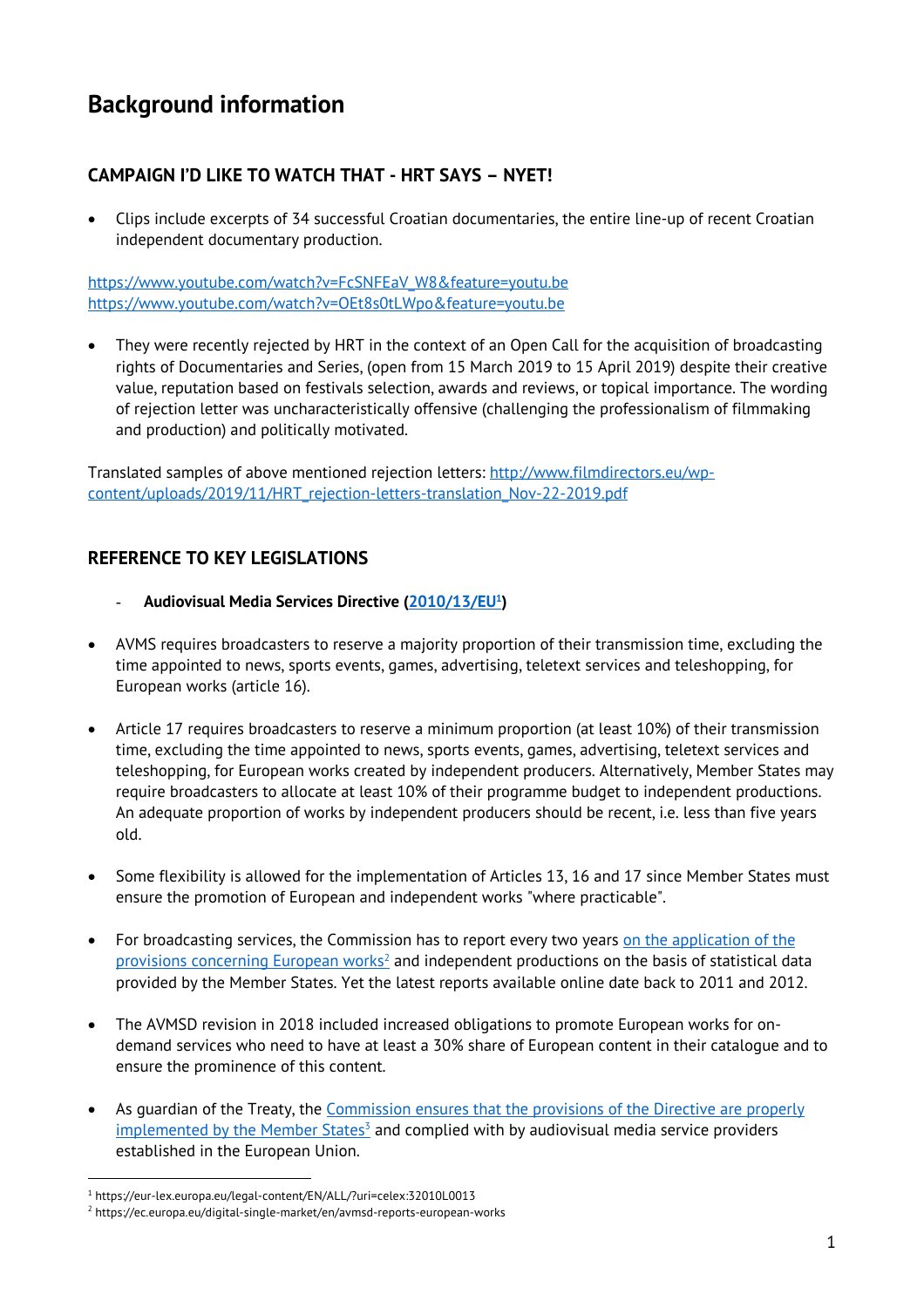#### - **Croatian Electronic Media Act transposing the AVMS Directive**

• Croatia's Electronic Media Act revised in 2011 accordingly earmarks a majority proportion of Croatian broadcasters' transmission time for European works, including Croatian audiovisual works and a subquota for independent productions (10 %), of which half must have been produced in the previous 5 years.

#### - **Croatian Radio-Television Act setting out the legal framework of public service broadcaster HRT**

- Article 7 (1): HRT is required to respect the criteria of excellence, expertise, cultural value and professional competence in terms of the achieved national and European standards in creative processes, to encourage media-creative innovation and inventiveness and to guarantee the engagement of the best creative creators, experts and authors.
- Article 9: emphasizes HRT obligations regarding development, production, co-production, with a specific focus on works produced by independent producers, taking into account international standards of high quality such as international sales and participation to international festivals.
- Article 10 (1): HRT should provide that European works represent the major share of its overall Broadcasting time.
- Article 10 (2): at least 40% of European works referred to in paragraph 1 should be original Croatian Language works (i.e. at least 20% of overall broadcasting time).
- Article 11 (1): HRT is obliged to provide at least 15% of its annual program budget for the procurement of European works produced by third parties (i.e. independent producers), half of which must be earmarked for works produced originally in the Croatian language.
- The process of HRT reporting on these obligations is reportedly unclear. Several issues affecting a meaningful implementation of AVMSD as a landmark legislation promoting cultural diversity throughout the EU should be looked into, such as the exclusion of the time appointed to news, sports events, games, advertising, teletext services and teleshopping from the majority of transmission time, and the definition of the annual program budget.

## **DHFR DATA ON BROADCASTING OF EUROPEAN AUDIOVISUAL WORKS**

| Broadcasting Audiovisual Works - HRT Channels - by percentage |                         |                          |                                |                                 |          |
|---------------------------------------------------------------|-------------------------|--------------------------|--------------------------------|---------------------------------|----------|
|                                                               |                         |                          |                                | Co-productions (EU,             |          |
| Year                                                          | <b>Foreign AV works</b> | <b>Domestic AV works</b> | European AV works <sup>4</sup> | Canada, Latin<br>America, Asia) | In total |
|                                                               |                         |                          |                                |                                 |          |
| 2016                                                          | 54,27%                  | 4,25%                    | 40,27%                         | 1,21%                           | 100,00%  |
| 2017                                                          | 63,34%                  | 5,54%                    | 24,16%                         | 6,96%                           | 100,00%  |
| 2018                                                          | 64,58%                  | 6,07%                    | 24,81%                         | 4,54%                           | 100,00%  |
| Source: ZAMP (DHFR technical service)                         |                         |                          |                                |                                 |          |

This data was collected by Croatian Collective Rights Management Organization DHFR<sup>5</sup> as part of its mission to collect and re-distribute royalties to its members.

<sup>3</sup> https://ec.europa.eu/digital-single-market/en/avmsd-application-and-implementation

<sup>4</sup> See Article 1 of 2010/13/EU

<sup>5</sup> https://dhfr.hr/en/copyright/